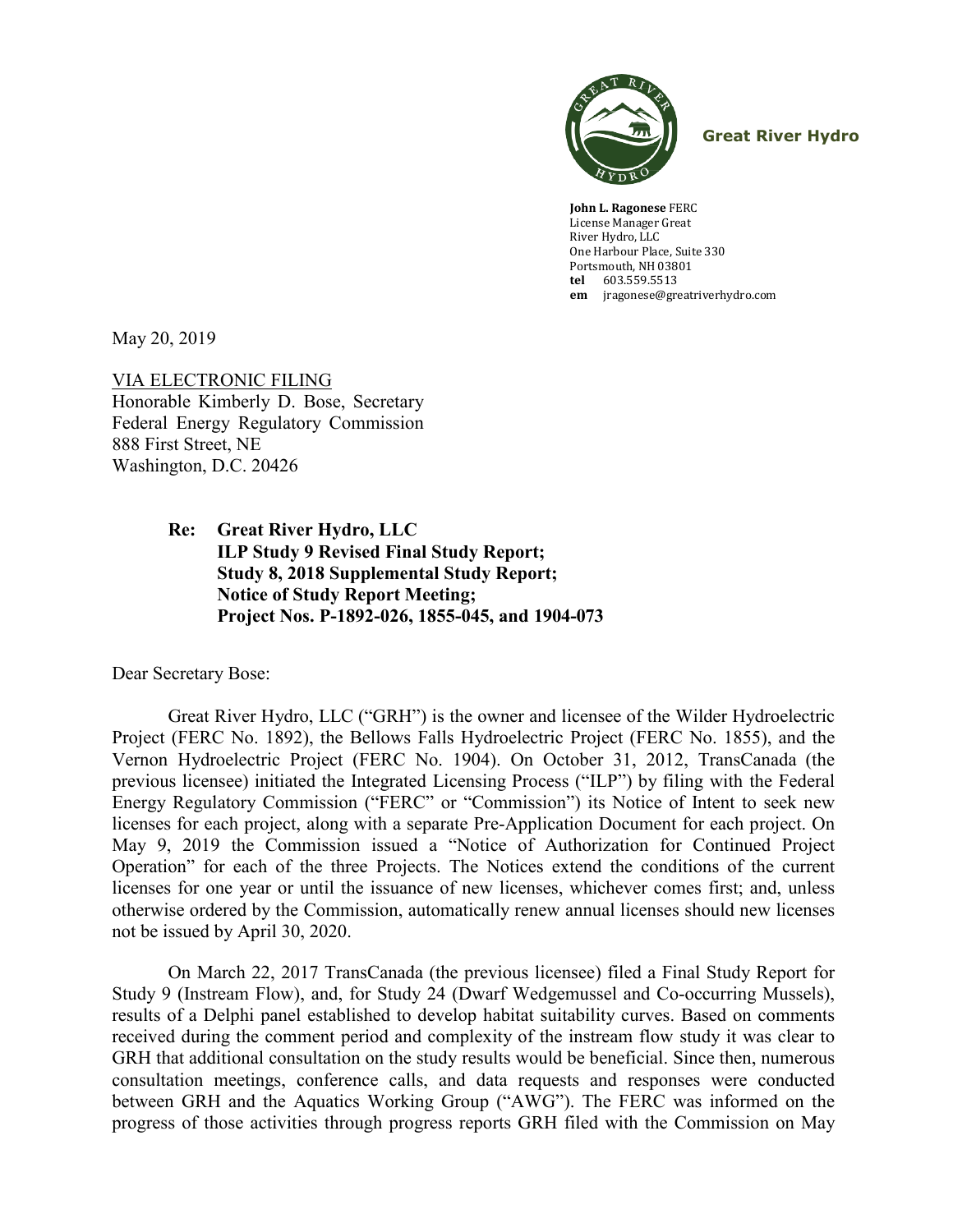15, 2018, August 13, 2018, November 13, 2018, and February 11, 2019.

In accordance with the Commission's Revised Process Plan and Schedule for the Wilder, Bellows Falls, and Vernon Hydroelectric Projects dated February 19, 2019, GRH respectfully submits Revised Final Study Report for ILP study 9 (Instream Flow). No changes have been made to the report filed on March 22, 2017 for Study 24, "*Dwarf Wedgemussel and Cooccurring Mussel Study, Development of Delphi Habitat Suitability Criteria,*" and it is therefore considered final. Consideration of instream flow effects on dwarf wedgemussel and cooccurring mussel species was included in the Study 9 report along with all other target species and life stages.

Changes to the Revised Final Study Report for ILP Study 9 are detailed in table 1 below and were made to address three items: 1) recent consultation with the AWG as described in the progress reports referenced above; 2) agreement with the AWG, made after the March 22, 2017 filing, to use a modified (combined GRH and FirstLight) depth criteria habitat suitability curve (HSC) for spawning Sea Lamprey; and 3) correction of a discrepancy found during consultation with the AWG in the calculation of area of weighted suitability (AWS) for mussels in Wilder reach 3 and combined reaches. The AWS discrepancy was corrected in information provided to the AWG and for completeness, is corrected in this revision of the report.

| <b>Section</b>                                                  | <b>Revision</b>                                                                                                                                                                                                                               |
|-----------------------------------------------------------------|-----------------------------------------------------------------------------------------------------------------------------------------------------------------------------------------------------------------------------------------------|
| Report Section 5.8, p. 131                                      | Text Removed: however the combined depth HSC has<br>not yet been evaluated and results have not been<br>provided. Results will be updated pending agreement<br>by stakeholders on curve modification.                                         |
|                                                                 | Replaced with: agreement on depth modifications did<br>not occur until after the March 22, 2017 Study 9 report<br>was filed. Results for Sea Lamprey spawning found in<br>figures, tables and appendices have been updated in this<br>report. |
| Report Section 6.3                                              | Updated with additional data assessment based on<br>consultation discussions with AWG.                                                                                                                                                        |
| Figure 5.4-5 - Wilder 1 Sea Lamprey spawning                    | Updated                                                                                                                                                                                                                                       |
| Figure $5.4$ -12 – Wilder 2 Sea Lamprey spawning                | Updated                                                                                                                                                                                                                                       |
| Figure 5.4-19 – Wilder 3 Sea Lamprey spawning                   | Updated                                                                                                                                                                                                                                       |
| Figure 5.4-24 - Wilder All (Combined) Sea Lamprey<br>spawning   | Updated                                                                                                                                                                                                                                       |
| Figure 5.4-29 - Wilder 2D vs Wilder All Sea<br>Lamprey spawning | Updated                                                                                                                                                                                                                                       |
| Figure 5.4-37 - Bellows Falls Sea Lamprey spawning              | Updated                                                                                                                                                                                                                                       |
| Figure 5.4-44 - Vernon Sea Lamprey spawning                     | Updated                                                                                                                                                                                                                                       |
| Figure 5.5-21 - Bellows Falls bypass Sea Lamprey<br>spawning    | Updated                                                                                                                                                                                                                                       |
| Figure $5.7-1$ – Wilder 1D DWM                                  | Updated                                                                                                                                                                                                                                       |
| Figure 5.7-2 – Wilder 1D DWM                                    | Updated                                                                                                                                                                                                                                       |
| Figure 6.1.2-5 - Bellows Falls Sea Lamprey Habitat<br>Duration  | Updated                                                                                                                                                                                                                                       |
| Appendix D: Area Weighted Suitability                           | Updated                                                                                                                                                                                                                                       |
|                                                                 | Sea Lamprey spawning AWS all reaches<br>a)                                                                                                                                                                                                    |
|                                                                 | Corrected Wilder Reach 3 and Wilder Combined<br>b)                                                                                                                                                                                            |
|                                                                 | DWM and Co-occurring mussels AWS values                                                                                                                                                                                                       |

**Table 1. Directory of changes made to Study 9, Instream Flow Revised Final Study Report**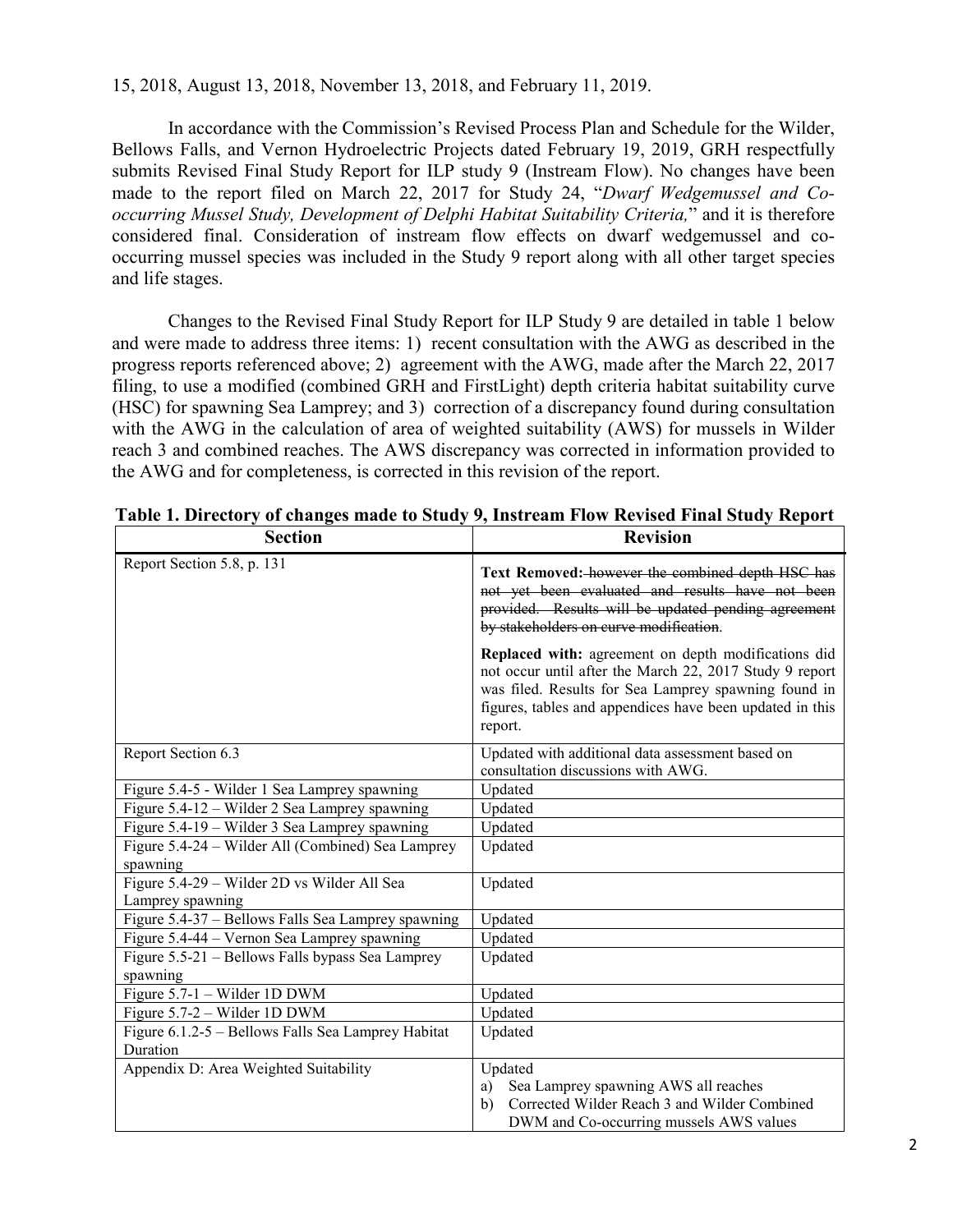| Appendix E: Wilder 2D Weighted Usable Area and     | Updated                                             |
|----------------------------------------------------|-----------------------------------------------------|
| <b>Suitability Maps</b>                            | Sea Lamprey spawning WUA tables<br>a)               |
|                                                    | Sea Lamprey spawning habitat suitability maps<br>b) |
| Appendix G: Wilder 1D Time Series Habitat Duration | Updated                                             |
|                                                    | Sea Lamprey spawning Habitat Duration Graphs<br>a)  |
| Appendix I: Bellows Falls Time Series Habitat      | Updated                                             |
| Duration                                           | Sea Lamprey spawning Habitat Duration Graphs<br>a)  |
| Appendix J: Vernon Time Series Habitat Duration    | Updated                                             |
|                                                    | Sea Lamprey spawning Habitat Duration Graphs<br>a)  |
| Appendix K: Wilder 1D Dual Flow Analysis Tables    | Updated                                             |
| and Figures                                        | Sea Lamprey spawning<br>a)                          |
| Appendix L: Wilder 2D Dual Flow Analysis Tables    | Updated                                             |
| and Figures                                        | Sea Lamprey spawning<br>a)                          |
| Appendix M: Bellows Falls Dual Flow Analysis       | Updated                                             |
| Tables and Figures                                 | Sea Lamprey spawning<br>a)                          |
| Appendix N: Bellows Falls Dual Flow Analysis       | Updated                                             |
| Tables and Figures                                 | Sea Lamprey spawning<br>a)                          |

Also included in this filing is a supplemental study report for ILP Study 18 (American Eel Upstream Passage Assessment) reporting on 2018 fieldwork and assessments. In accordance with 18 C.F.R. § 5.15(c)(2), Great River Hydro will hold a meeting to discuss the enclosed reports, on Tuesday June 4, 2019 from 10:30am – 12:30pm in the conference room at GRH's River Operations Center (ROC) at Wilder Dam in Wilder, Vermont. Please park in the area to the right of the access road before you reach the fence and building. Please wait for someone to open the gate as this is a NERC-secure facility. The proposed meeting agenda is attached to this letter and includes information to access a GoToMeeting session created for remote audio and video attendees.

If there are any questions regarding the information provided in this filing, please contact John Ragonese at 603-498-2851 or by emailing john ragonese@transcanada.com.

Sincerely,

John 4 June

John L. Ragonese FERC LicenseManager

cc: Interested Parties List (distribution through email notification of availability and download from Great River Hydro's relicensing web site www.greatriverhydrorelicensing.com).

Attachments:

Updated Study Results Meeting Agenda and Remote Access Revised Final Study Report ILP Study 9 – Instream Flow Supplemental Study Report ILP Study 18 - American Eel Upstream Passage Assessment